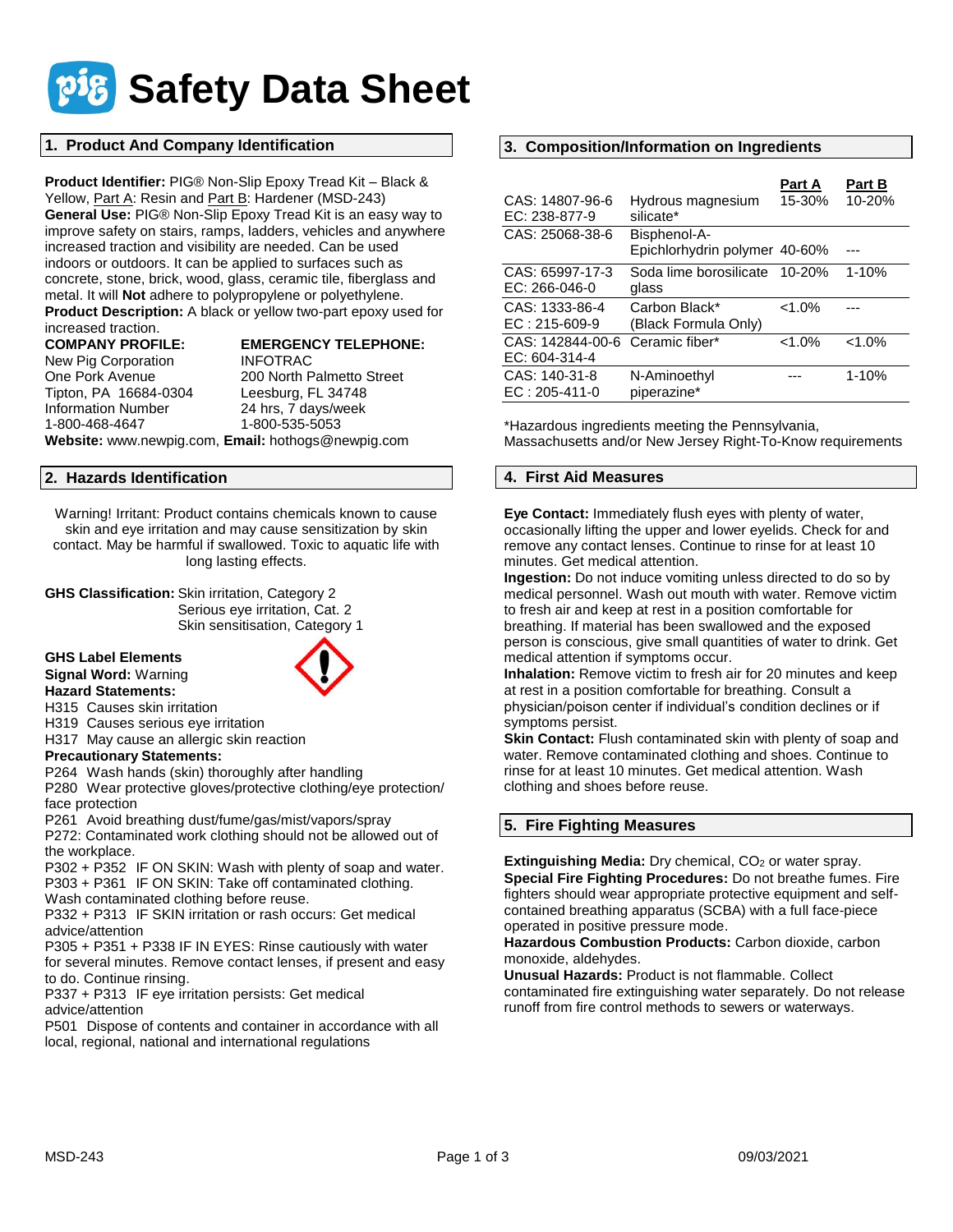

## **6. Accidental Release Measures**

**Spill or Leak Procedures:** Wear appropriate personal protective equipment. Avoid breathing vapors, mist or gas. Remove any contaminated clothing and wash thoroughly before reuse. Prevent further leakage or spillage if safe to do so. Soak up and contain spill with an absorbent material. Sweep absorbed material and shovel into suitable containers for disposal. Place into a designated, labeled waste container. Product should not be released into the environment. Prevent runoff from entering drains, sewers or streams. Dispose of via a licensed waste disposal contractor.

## **7. Handling and Storage**

**Handling Precautions:** Persons with a history of skin sensitization problems should not be employed in any process in which this product is used. Wear appropriate personal protective equipment. Avoid breathing dust/fume/gas/mist/vapors/spray. Wear impervious gloves when mixing or handling uncured product. Do not ingest. Avoid contact with eyes, skin and clothing. Wash thoroughly after handling, especially before eating, drinking, smoking and using restroom facilities. Wash contaminated goggles, faceshield and gloves. Contaminated clothing must not be allowed out of the workplace. See Section 10 for incompatible materials before handling or use.

**Storage Precautions:** Keep containers tightly closed in a cool, dry, well ventilated area < 90°F (32°C). Shelf Life: 2 years from date of manufacture.

**General:** The container can be hazardous when empty. Follow label cautions even after the container is empty. Do not re-use empty containers for food, clothing or products for human or animal consumption, or where skin contact can occur.

#### **8. Exposure Controls/Personal Protection**

**Engineering Controls:** Good general ventilation should be sufficient. Use local exhaust or other engineering controls to keep concentrations below PEL/TLV, or during prolonged sanding operations.

#### **PERSONAL PROTECTION**

**Eyes:** Safety glasses or goggles. If contact is possible, chemical splash goggles.

**Respirator:** Not normally required. Use NIOSH/MSHA approved dust respirator if material is used in unventilated area.

**Gloves:** Protective gloves and clothing.

**Other:** Ensure that eyewash stations and safety showers are close to the workstation location. Wash contaminated clothing before reuse.

## **OSHA HAZARDOUS COMPONENTS (29 CFR 1910.1200):**

 EXPOSURE LIMITS 8 hrs. TWA (ppm) OSHA PEL ACGIH TLV

| Hydrous magnesium      | 20 mppcf <sup>*</sup> | 2 mg/m <sup>3*</sup>        |
|------------------------|-----------------------|-----------------------------|
| Soda lime borosilicate | Not Est.              | 5 mg/m $3$                  |
| Carbon Black           | $3.5 \text{ mg/m}^3$  | 3.0 mg/m <sup>3</sup> (inh) |
| Ceramic fiber          | Not Est.              | 0.2 fiber/cm <sup>3</sup>   |

\*\*In its present form, there is little or no dust to present an OSHA hazard\*\*

\* Respirable dust for talc containing no asbestos and <1% crystalline silica

### **9. Physical and Chemical Properties**

Appearance: **Part A: Black or yellow paste Part B: Natural paste Odor: Mild Codor Threshold: Not determined pH:** >2.0 and <12.0 **Melting Point/Freezing Point:** Not determined **Initial Boiling Point and Range:** Not determined **Flash Point:** Not determined **Method:** Not applicable **Evaporation Rate:** Not available **Flammability Limits:** Not determined **Conditions of Flammability:** Not determined **Explosive Properties:** Not available **Vapor Pressure:** Not determined **Vapor Density:** Not determined **Relative Density (H20 = 1):** Not determined **Solubility in Water:** Insoluble in water **Solubility in Other Solvents:** Alcohols **Auto-ignition Temperature:** Not determined **Decomposition Temperature** Not determined **Coefficient of Water/Oil Distribution**: Not determined

#### **10. Stability and Reactivity**

**General:** Stable under recommended storage conditions. **Conditions of Reactivity:** Not reactive under normal conditions **Incompatible Materials and Conditions to Avoid:** Keep out of reach of children. Temperatures above 90°F (32°C). Strong oxidizing agents, acids and bases, amines. For compatibility guide, go to www.NewPig.com or call 1-800-468-4647. **Hazardous Decomposition:** None known based on information supplied.

**Hazardous Polymerization:** Does not occur

## **11. Toxicological Information**

**Target Organs:** No specific data

\*\*In its present form, there is little or no dust to present an airborne hazard \*\*

#### **POTENTIAL HEALTH EFFECTS:**

**Eye Contact:** Causes serious eye irritation.

**Ingestion:** May be harmful and cause discomfort if swallowed. **Inhalation:** Under normal conditions of intended use, this material is not expected to be an inhalation hazard.

**Skin Contact:** Causes skin irritation. May cause an allergic skin reaction.

**Chronic:** Skin and eye conditions may be aggravated by long term exposure. Application of corticosteroid cream has been effective in treating skin irritation.

**LD50:** Not available for mixture

**LC50:** Not applicable for mixture